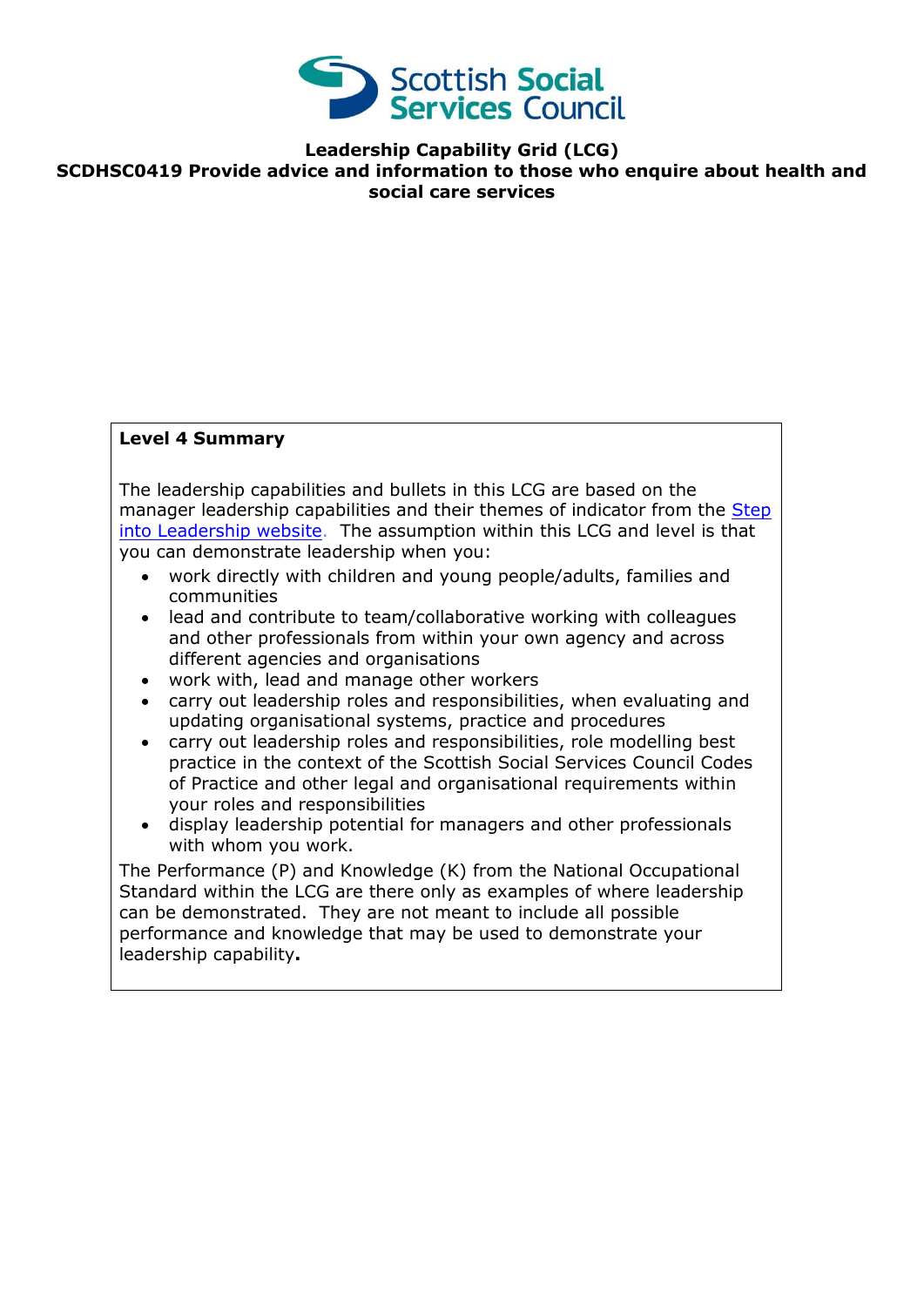

## **Leadership Capability Grid (LCG) SCDHSC0419 Provide advice and information to those who enquire about health and social care services**

| Leadership<br>capabilities         | When providing advice and information you can demonstrate<br>leadership capabilities by:                                                                                                                                                                                                                                                                                                                                                                                                                                                                                                                                                                                                                                                                                                             |
|------------------------------------|------------------------------------------------------------------------------------------------------------------------------------------------------------------------------------------------------------------------------------------------------------------------------------------------------------------------------------------------------------------------------------------------------------------------------------------------------------------------------------------------------------------------------------------------------------------------------------------------------------------------------------------------------------------------------------------------------------------------------------------------------------------------------------------------------|
| <b>Vision</b>                      | Providing a vision for those with whom you work and your organisation when<br>you:<br>• See how best to make a difference when identifying $(P1-3, 17-20, 25, 27)$ ;<br>$K1-5, 11, 16, 24-25, 35-39)$<br>• Communicate and promote ownership of the vision when seeking extra<br>support ( $P$ 4,6,28; K20), working with others ( $P$ 28) and recording and<br>reporting (P27-37,43,46; K43-46)<br>• Promote public service ethos through active participation and<br>personalisation (P1,2,7,8,11,13,14,15,20-26, K1-5,11,13-19,28,30),<br>when working others and when recoding and reporting (P27-37)<br>• Thinking and planning strategically when demonstrating knowledge and<br>practice of organisational, local and national policies and procedures (P26,<br>27,32,37; K6,8-9,26-27,32-34) |
| Self-<br>leadership                | Displaying self-leadership when you:<br>• Demonstrate and adapt leadership in response to changing needs and<br>preferences (P5,16,20,35-36; K23) and overcoming barriers (P20)<br>• Improve own leadership by seeking advice $(P4, 6, 36; K20, 23)$<br>• Enabling intelligent risk taking when communicating with difficult, complex<br>and sensitive issues ( $P$ 21-26; K15,40-41) and protecting yourself (K31)<br>• Demonstrate and promote resilience when adapting practice and<br>overcoming barriers (P5,16,18,20,35-36; K3,4,19,30)<br>• Challenge discrimination and oppression (P20; $K1,4$ )                                                                                                                                                                                            |
| <b>Motivating</b><br>and inspiring | Motivating and inspiring others when you:<br>• Inspire people by personal example ( $P10,28$ ; K14-20)<br>• Recognise and value the contribution of others ( $P$ 4,6,36; K9-10,20)<br>• Support the creation of a learning and performance culture $(P4, 6, 8, 18, 20, 1)$<br>23, 25, 27-28, 31; K16-20, 23, 39)                                                                                                                                                                                                                                                                                                                                                                                                                                                                                     |
| <b>Empowering</b>                  | Empowering people when you:<br>Enable leadership at all levels (P1,2,4,6-7,20,21,25,27,31; K8-9,16-20)<br>$\bullet$<br>Driving the creation of a knowledge and management culture by seeking<br>and providing information to enable understanding (P4,6,8,25,31,33-36;<br>$K16-20, 23, 39)$<br>Promote professional autonomy (P1-3,17-20,25,27; K16-20,23-25)<br>$\bullet$<br>Involve people in development and improvement (P20; K16-20)                                                                                                                                                                                                                                                                                                                                                            |